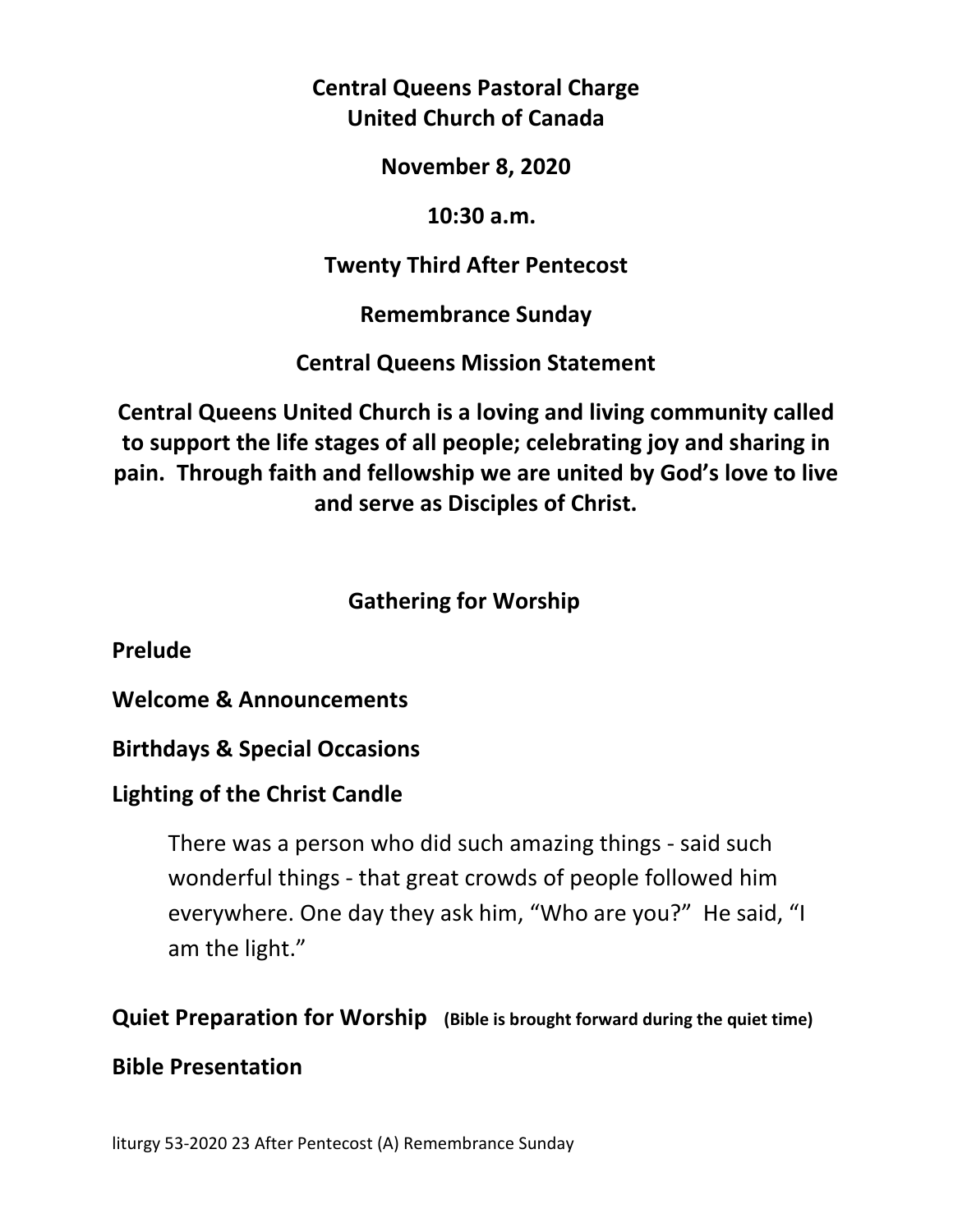#### **Call to Worship**

On this Remembrance Sunday we gather to pray **for a world where no one will learn war anymore.**  On the day when the guns once fell silent, **we gather to pray for peace to reign in every heart, home and nation.**  On this day of hope, **we come before you, God, to remember all those who gave their lives for freedom.**  In this time of story, song, prayer and worship help us to catch a vision of how the world could live together. Let us worship God.

| <b>Hymn</b> | "Let There Light" | VU #679 |
|-------------|-------------------|---------|

## **Prayer of Approach**

Holy One,  **Grant that, we who gather here, today may pay fitting tribute and honour to the memory of those who have died in the service of their country.**  May we be so inspired by the spirit of their love and courage that, forgetting all selfish and unworthy motives,  **we may live only to your glory and to the service of your people. May we who desire peace be willing to work for justice. We ask this through Jesus, who is the Christ.**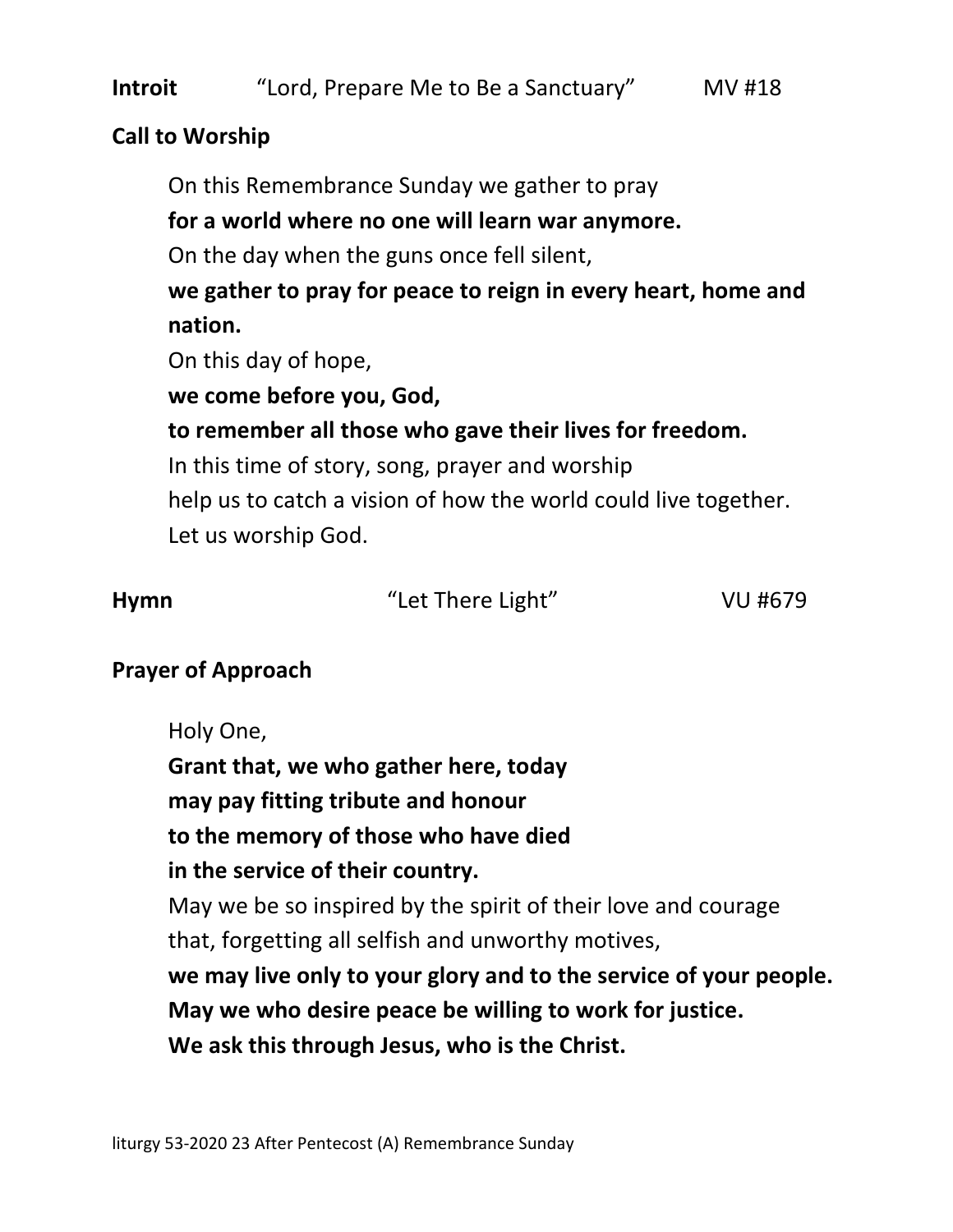With Jesus, we share in the ancient prayer…

## **Lord's Prayer**

**Our Father, who art in heaven, hallowed be thy name. Thy Kingdom come, thy will be done on earth, as it is in heaven. Give us this day our daily bread; and forgive us our trespasses, as we forgive those who trespass against us; and lead us not into temptation, but deliver us from evil. For thine is the kingdom, the power, and the glory, for ever and ever. Amen.** 

**Psalm 78:1-7** *We will teach the next generation*VU #792 Part One

## **The Act of Remembrance**

**Hymn** "O Canada"

O Canada! Our home and native land! True patriot love in all of us command.

With glowing hearts we see thee rise, The True North strong and free!

From far and wide, O Canada, we stand on guard for thee.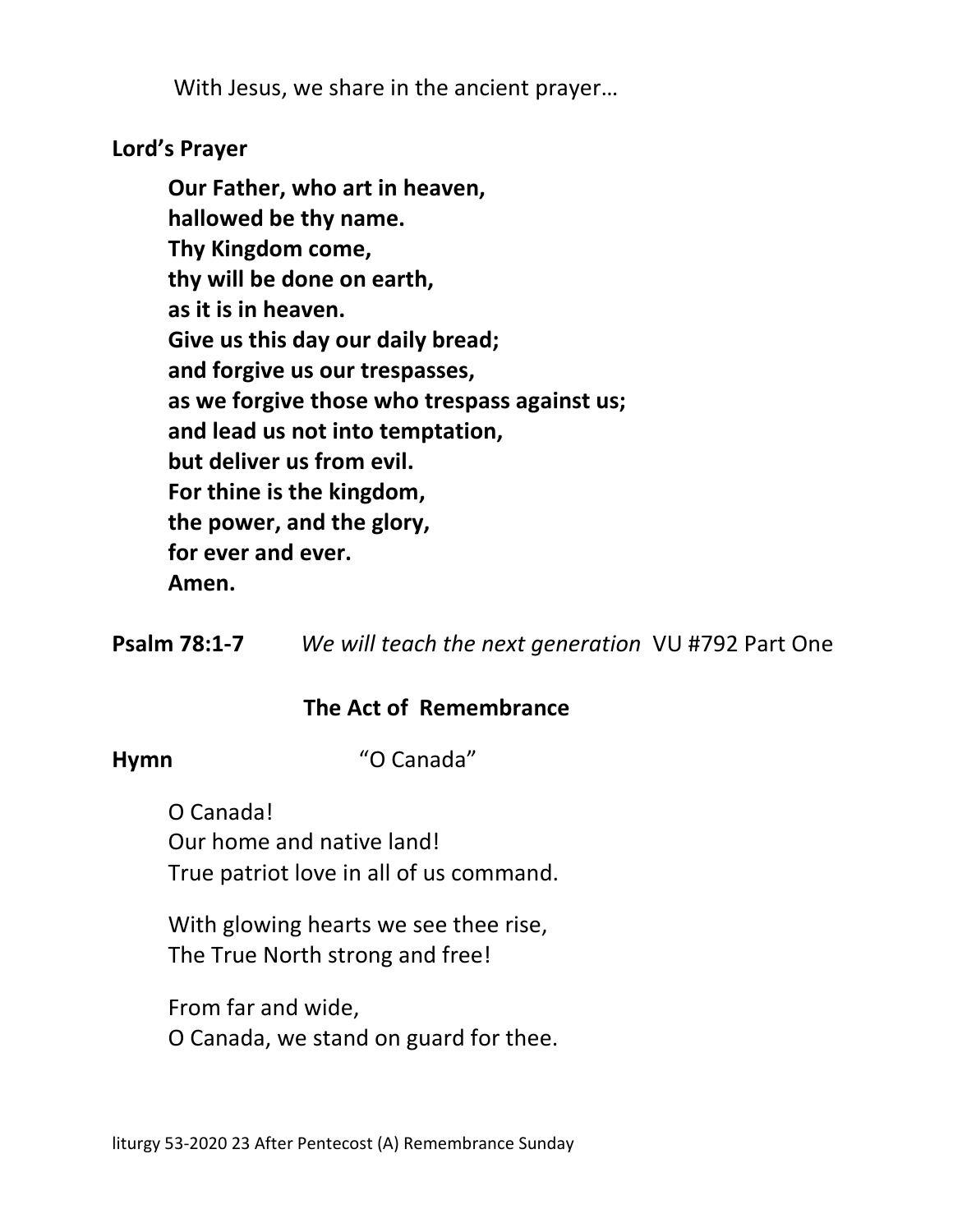God keep our land glorious and free! O Canada, we stand on guard for thee.

O Canada, we stand on guard for thee.

## **In Flanders Fields**

In Flanders fields the poppies blow Between the crosses, row on row, That mark our place; and in the sky The larks, still bravely singing, fly Scarce heard amid the guns below. We are the Dead. Short days ago We lived, felt dawn, saw sunset glow, Loved and were loved, and now we lie In Flanders fields. Take up our quarrel with the foe: To you from failing hands we throw The torch; be yours to hold it high. If ye break faith with us who die We shall not sleep, though poppies grow In Flanders fields.

## **Reading of the Honour Roll**

## **Words of Remembrance**

 They shall grow not old, as we that are left grow old.  **Age shall not weary them, nor the years condemn.**  At the going down of the sun and in the morning.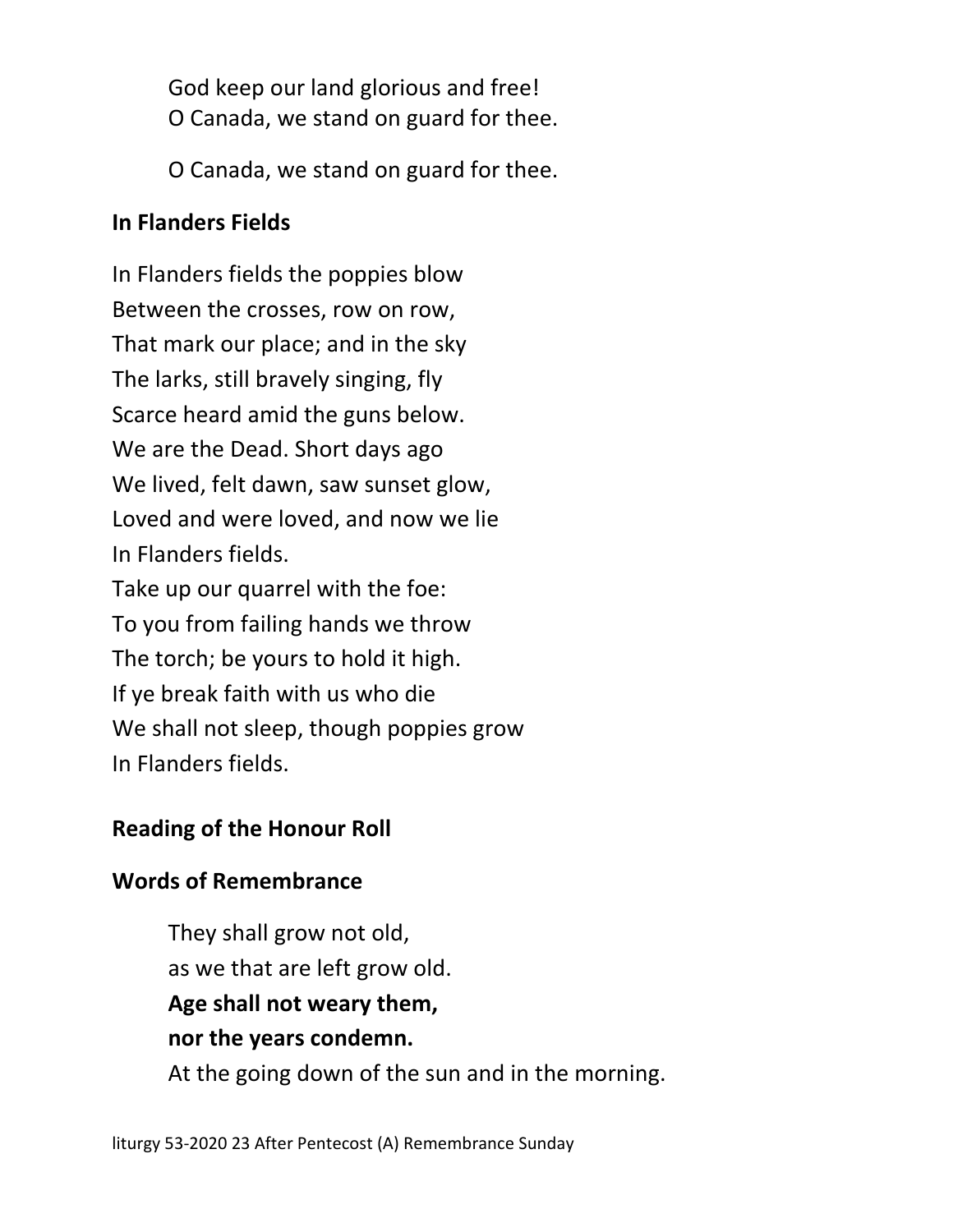**We will remember them.** 

**Last Post**

**Two Minutes of Silence** 

**Reveille** 

**Placing of Wreath**

## **Words of Remembrance**

 Eternal rest grant unto them, O God, and may perpetual light shine upon them.  **May the souls of the righteous, through your great mercy, rest in peace. Amen.** 

**Hymn** "God Save the Queen"

God save our gracious Queen, Long live our noble Queen, God save the Queen; Send her victorious, Happy and glorious, Long to reign over us, God save the Queen.

## **Call to Confession**

## **Prayer of Confession**

Almighty God,

We thank you for bringing us together this Remembrance Sunday

to recall with tenderness and respect

those who lost their lives from this community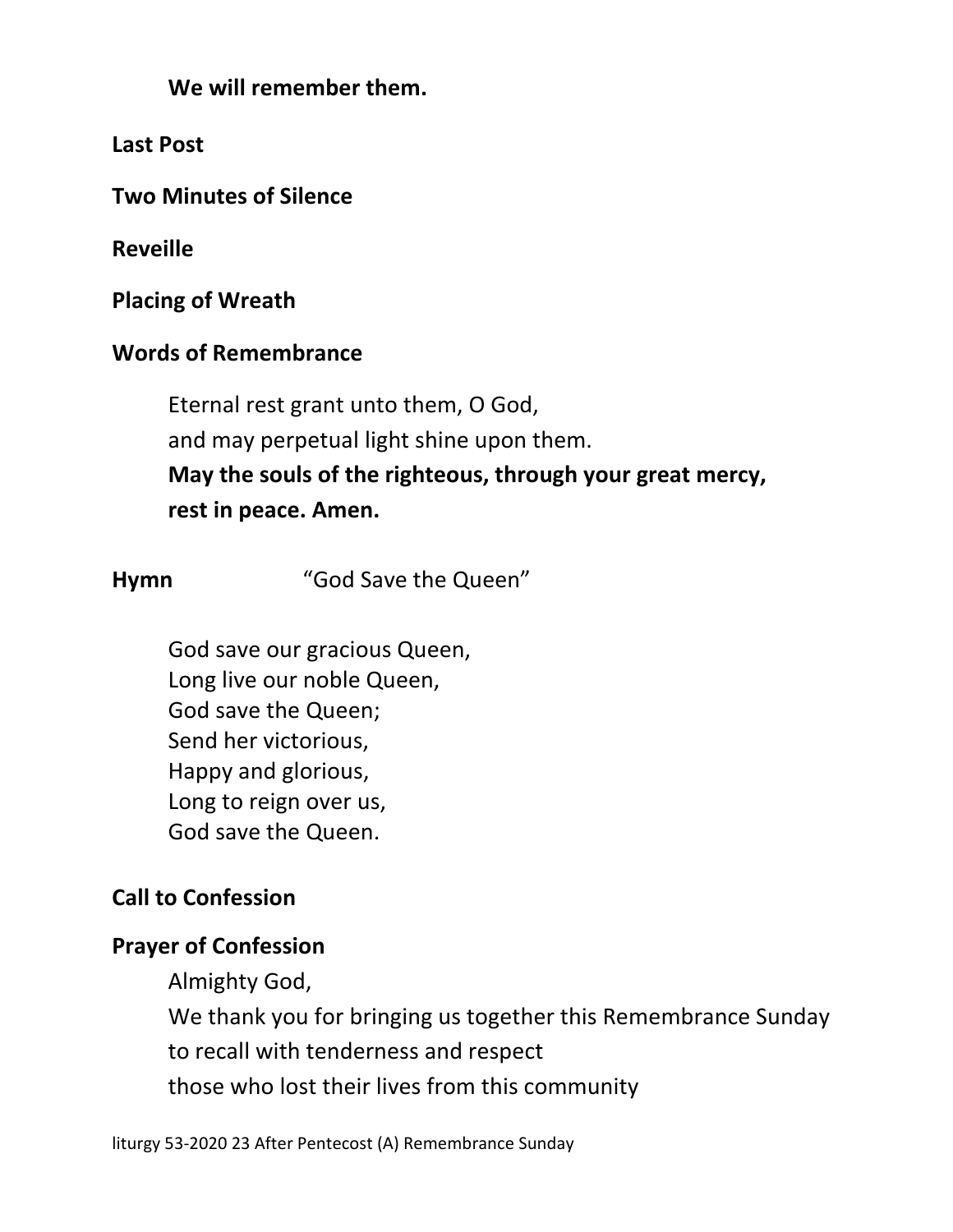and the many thousands farther afield in the wars of the last century.

 **We pray for all those still caught up in conflicts across the world and acknowledge what may be our own confusion about war and how we might participate in creating an enduring peace.** 

 Help us to meet with you in these moments of worship, make us ever mindful of your goodness toward us, and strengthen us to be aware of the needs of others. As we pray for peace, may it start with peace in our hearts.

# *Time of Silent Prayer and Reflection*

# **Assurance of God's Love**

 Almighty and eternal God, from whose love in Christ we cannot be parted, either by death or life,

**Hear our prayers for all this day, and help us to live in love and service. Amen.** 

# **Presentation of Our Gifts**

## **Offertory Invitation**

There are opportunities to give every day, certainly through gifts of dollars and cents, but also through courageous action, faithful service, and loving devotion. Let us share of ourselves and of what God has so graciously given. We give as we are able, we give as we are called.

# **Offertory**

**Presentation of Offering** "Halle, Halle, Halle" VU #958

# **Offertory Prayer**

liturgy 53-2020 23 After Pentecost (A) Remembrance Sunday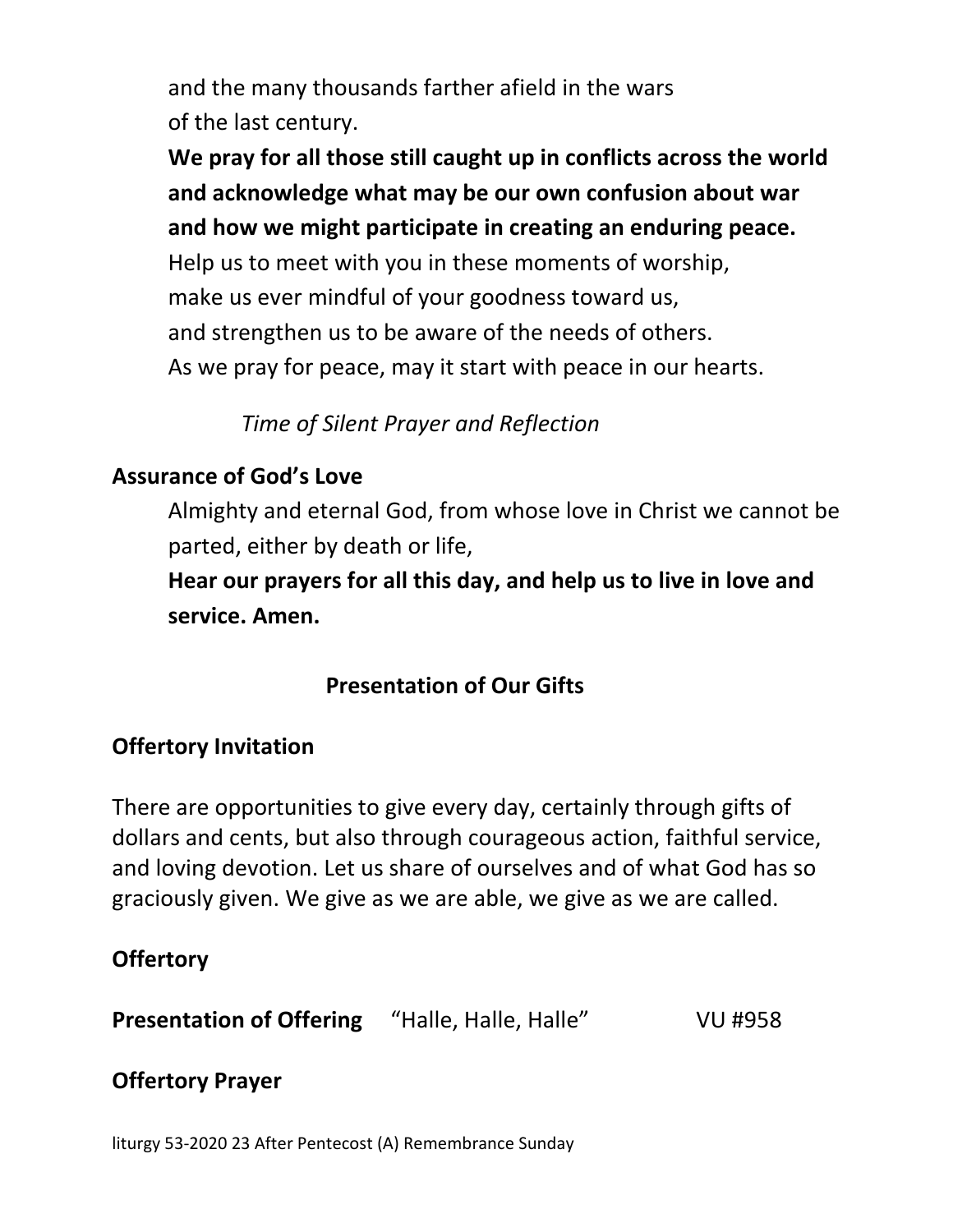Gracious God, bless these gifts and these givers. May they be used well to foster peace and joy in this world and in the lives of those who cross our paths.

**May real and lasting change start now, with us, through us, and with God's blessing. Amen.** 

# **Listening for the Word**

## **Micah 4:1‒5** *Spears into pruning hooks*

In days to come the mountain of God's house shall be established as the highest of the mountains, and shall be raised up above the hills. Peoples shall stream to it, and many nations shall come and say: "Come, let us go up to the mountain of our God, to the house of the God of Jacob; that the Holy One may teach us new ways and that we may walk in new paths." For out of Zion shall go forth instruction, and the word of the MOST HIGH from Jerusalem. God shall judge between many peoples, and shall arbitrate between strong nations far away; they shall beat their swords into plowshares, and their spears into pruning hooks; nation shall not lift up sword against nation, neither shall they learn war anymore; but they shall all sit under their own vines and under their own fig trees,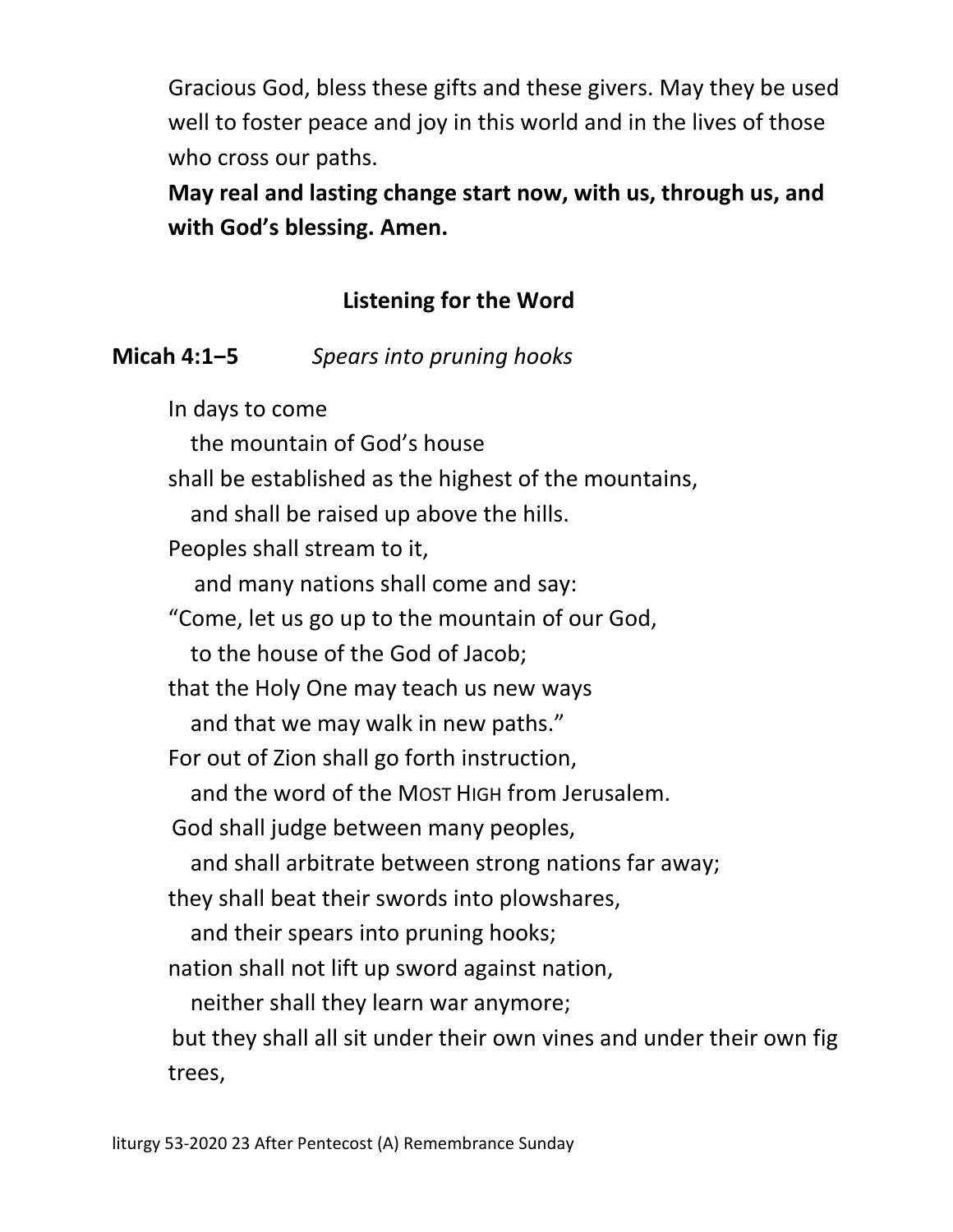and no one shall make them afraid; for the mouth of the GOD of hosts has spoken.

For all the peoples walk,

 each in the name of its god, but we will walk in the name of the LORD our God forever and ever.

## **John 15:9-17** *There is no greater love*

 *"*As my ABBA has loved you, so have I loved you. Live on in my love. You will live in my love if you keep my commandments, just as I live on in ABBA God's love and have kept God's commandments. I tell you all this so that my joy may be yours, and your joy may be complete. This is my commandment: love one another as I have loved you, there is no greater love than to lay down one's life for one's friends. And you are my friends, if you do what I command you. I no longer speak of you as subordinates, because the subordinate doesn't know a superior's business. Instead I call you friends, because I have made known to you everything I've learned from my God. It was not you who chose me; it was I who chose you to go forth and bear fruit. Your fruit must endure, so that whatever you ask of God in my name God will give you. This commandment I give you: that you love one another. "

## **Anthem**

**Sermon** 

**Pastoral Prayer** 

# **Responding to the Word**